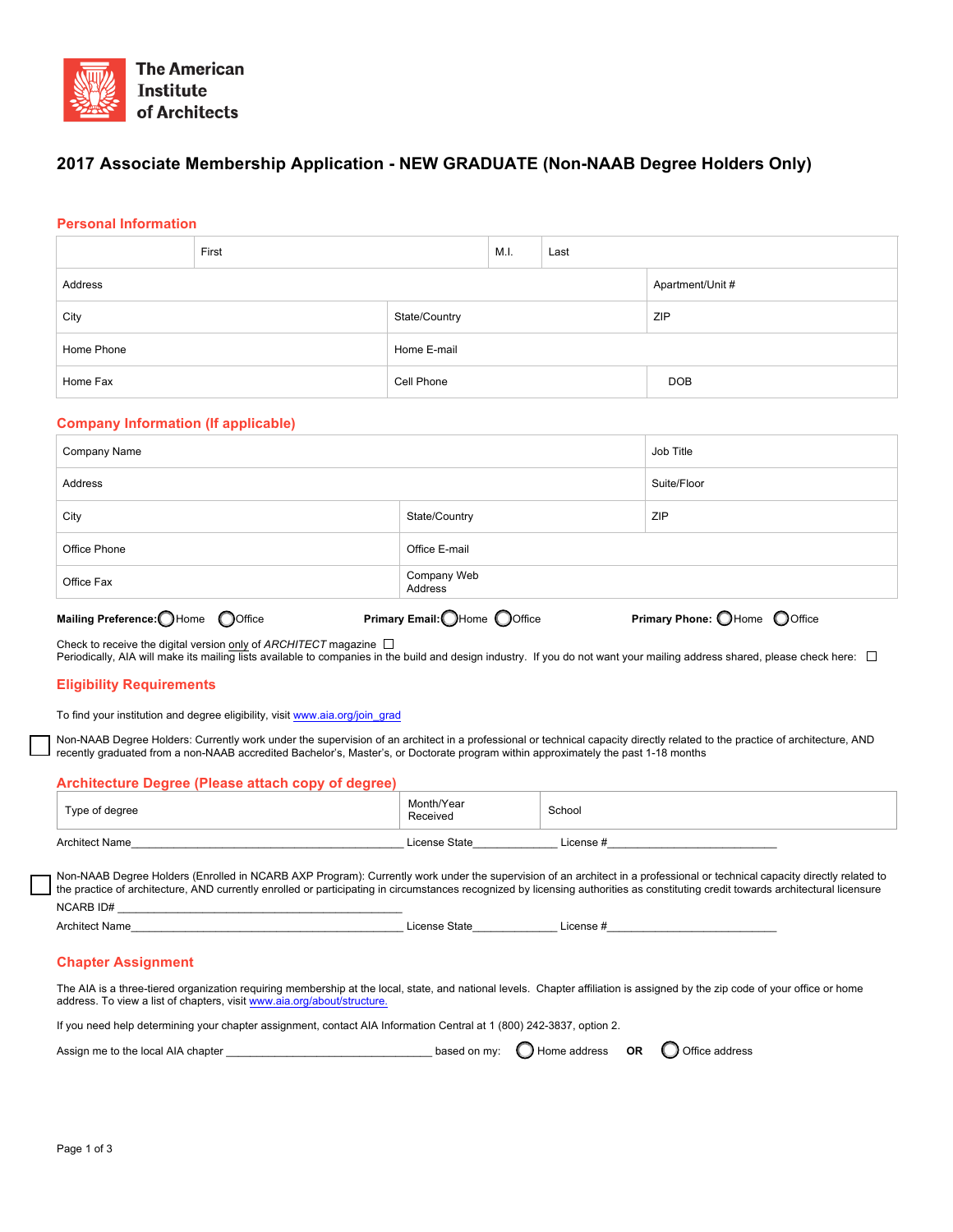

### **Code of Ethics**

r

AIA members agree to abide by the AIA Bylaws, the AIA Code of Ethics and Professional Conduct and agree to the Terms & Conditions for membership. To view the Code of Ethics, visit www.aia.org/code\_of\_ethics. To view the Terms & Conditions**,** visit www.aia.org/terms\_of\_service.

| I agree to abide by the Code of Ethics stated in the AIA Bylaws and Terms & Conditions                                                                                                                                                                                                                                             | Signature                                                                                                                                                                                                                                                                                                  | Date                                                                                                                                                                                                                                                                                                                                                                              |
|------------------------------------------------------------------------------------------------------------------------------------------------------------------------------------------------------------------------------------------------------------------------------------------------------------------------------------|------------------------------------------------------------------------------------------------------------------------------------------------------------------------------------------------------------------------------------------------------------------------------------------------------------|-----------------------------------------------------------------------------------------------------------------------------------------------------------------------------------------------------------------------------------------------------------------------------------------------------------------------------------------------------------------------------------|
| <b>Professional Information</b><br>Type of firm/company with which you<br>are currently employed:<br>Architecture - sole practitioner<br>Architecture firm<br>Multidisciplinary design firm/architecture as lead<br>Multidisciplinary design firm/architecture not lead<br>Corporate business<br>Government agency<br>Construction | Are you a member of any of the<br>following professional organizations?<br><b>USGBC Local Member (Individual)</b><br>GBCI LEED AP #<br><b>USGBC National Member (Company)</b><br>Are you a previous member of?<br>American Institute of Architecture<br>Students (AIAS)<br>Associated Student Chapters/AIA | I was referred to join the AIA by:<br>Local chapter<br>State chapter<br>National mail or email advertisement<br>Promotion Code ________________<br>AIA member and the state of the state of the state of the state of the state of the state of the state of the state of the state of the state of the state of the state of the state of the state of the state of the state of |
| Interior design<br>Landscape<br>Urban design<br>University/college<br>Library or association<br>Other<br>Demographic Information (optional)                                                                                                                                                                                        | (ASC/AIA)<br>National Architecture Students<br>Association (NASA)                                                                                                                                                                                                                                          |                                                                                                                                                                                                                                                                                                                                                                                   |
| <b>Ethnicity</b> (optional)                                                                                                                                                                                                                                                                                                        | Gender (optional)                                                                                                                                                                                                                                                                                          | Special Accommodations (optional)                                                                                                                                                                                                                                                                                                                                                 |

#### **Ethnicity** *(optional)*

| $1.91.1$ , $9.91.91.01$                   |
|-------------------------------------------|
| <b>Black or African American</b>          |
| Asian                                     |
| White                                     |
| Hispanic or Latino                        |
| American Indian or Alaska Native          |
| Native Hawaiian or Other Pacific Islander |
| Two or More Races                         |
| Decline to state                          |
|                                           |

The information gathered by the AIA is used solely for the purpose of fulfilling the AIA's mandate to you. Personal information you provide to the AIA will be used for internal reporting purposes only to ensure we accurately reflect our membership demographics. Any personal information that you provide shall not, without your consent, be disclosed to third parties, except as permitted or required by law.

Hearing disability Visual disability Physical disability

 $\Box$  Other\_

 Male Female

Decline to state

#### **Membership Dues**

Please note that the AIA is a three-tiered organization. Although your membership is at the national, state, and local levels, this promotional offer applies only to dues for the<br>national component. Some local and state A Information Central at 1 (800) 242-3837, option 2.

|                   | Dues rates valid between<br>10/1/16 - 3/31/17 |                   | Dues rates valid between<br>$4/1/17 - 6/30/17$ |                   | Dues valid between<br>7/1/17 - 9/30/17 |
|-------------------|-----------------------------------------------|-------------------|------------------------------------------------|-------------------|----------------------------------------|
| National          | \$0.00                                        | National          | \$0.00                                         | National          | \$0.00                                 |
| <b>State</b>      |                                               | <b>State</b>      |                                                | <b>State</b>      |                                        |
| Local             |                                               | Local             |                                                | Local             |                                        |
| <b>TOTAL DUES</b> | \$0.00                                        | <b>TOTAL DUES</b> | \$0.00                                         | <b>TOTAL DUES</b> | \$0.00                                 |